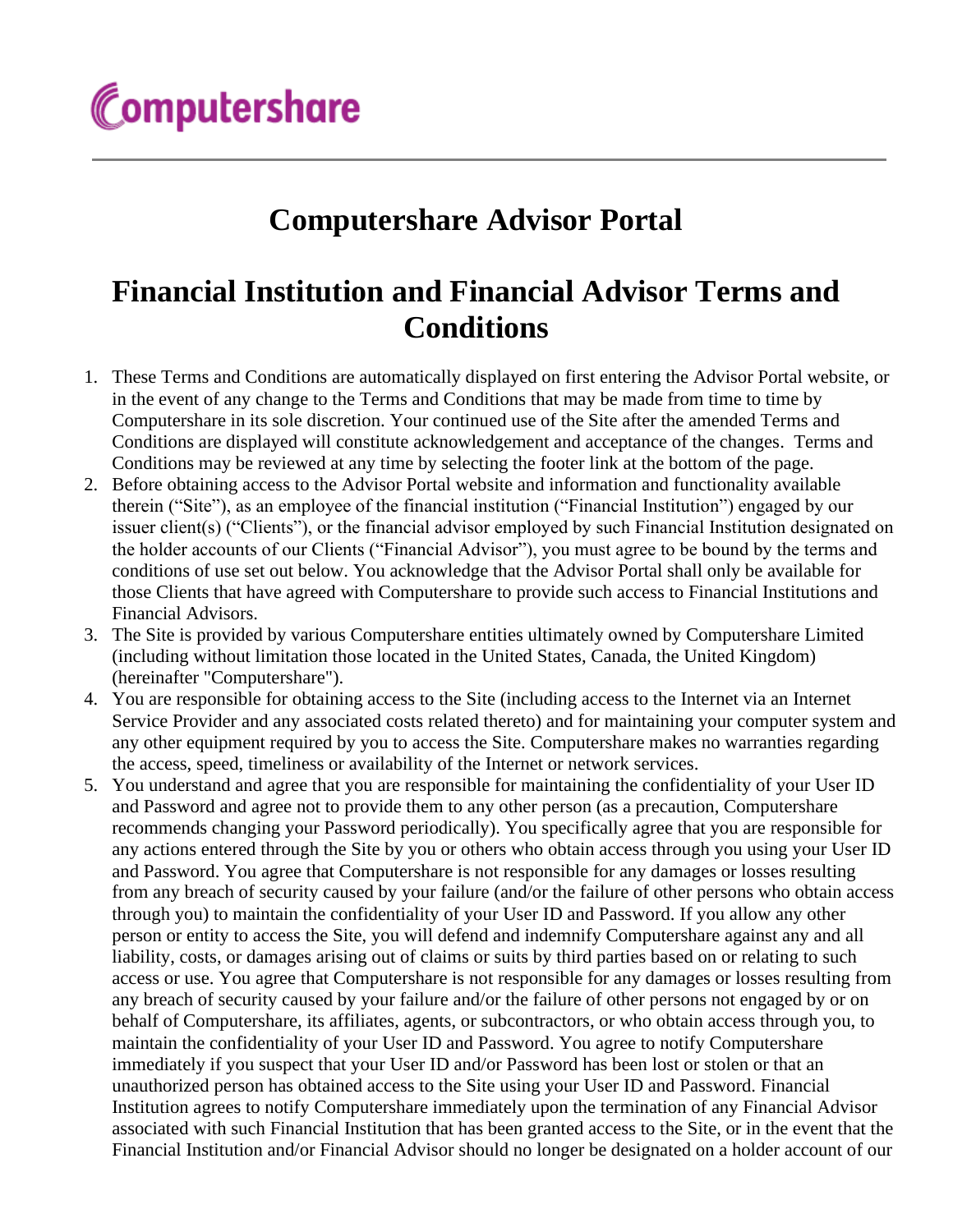Clients due to termination of the relationship between the Financial Institution and/or Financial Advisor and such account holder. You agree to immediately notify Computershare if you are granted access to any holder's account for whom you are not the designated Financial Institution or Financial Advisor.

- 6. Please note that when you log in to the Site using a particular User ID and Password, Financial Institution User IDs will have access to all accounts at Computershare that are associated with that Financial Institution and Financial Advisors employed by the Financial Institution. Each Financial Advisor will have access to all accounts at Computershare that have such Financial Advisor coded on the account. You hereby represent and warrant that you have the consent of each holder whose accounts you are granted access to (a) access such accounts and (b) to view and obtain (including through printing or downloading) all information and documents available for such holder's account.
- 7. The Site is not intended for use by any person or entity in any jurisdiction or country where such use might be contrary to law or regulation. Computershare Limited and Computershare make no representation or warranty regarding the Site's compliance with local laws in jurisdictions outside the United States.
- 8. Computershare reserves the right without notice to make any technical changes it considers necessary or desirable to the Site or where it considers that it is in Computershare's or its Clients' interests to do so. The Site is designed to be compatible with the latest version of the most used web browsers. If you are not using a common browser or the latest version of a common browser, Computershare does not guarantee that you will be able to continue accessing the Site after an update or technical change.
- 9. Computershare reserves the right to terminate your access to the Site at any time in its sole discretion, including without limitation, at the direction of its Client(s).
- 10. Computershare has taken reasonable care in publishing the information and documents contained at this Site. The information at the Site is an accurate and complete reflection of information contained on Computershare's records database, unless otherwise noted in the Site, but may not reflect pending transactions. Computershare does not guarantee and is not responsible for the accuracy of information or documents at the Site which have been provided by third parties.
- 11. The holding balance shown for any security holder is that recorded on the register after processing on the previous business day but may not be the current holding balance.
- 12. The information and documents contained at this Site are not intended to be used as the basis for making any investment decision and must not be relied upon as investment advice.
- 13. You are solely responsible for the use you choose to make of the information and documents at this Site. To the maximum extent permitted by law, Computershare disclaims all liability (including liability in negligence) to any person arising out of use of or reliance on the information or documents at this Site including liability for loss or damage which you or anyone else might suffer as a result of that use or reliance.
- 14. Computershare takes reasonable care to ensure that electronic communications generated by it through this Site are free of viruses or other corruption of data. Before opening or using any documents or attachments, you must check them for viruses and defects. Computershare's liability in this respect is limited to re-supplying any affected documents or attachments.
- 15. You acknowledge that you may access and obtain non-public information of a Client and the Client's shareholders, including personal information, through the Site. You agree to maintain the confidentiality of all such non-public information and personal information accessed by you in using the Site in compliance with the requirements of applicable law. You further agree that you will only use such nonpublic information and personal information as permitted by and in compliance with applicable law. You may have the ability to download and print documents which may contain the Client's shareholder's personal information. You agree to immediately notify Computershare in the event you become aware of any unauthorized access to, use, or disclosure of a Client's shareholder's personal information.
- 16. Computershare does not currently charge a fee for your access to and use of the Site but reserves the right to do so at any time pursuant to any amendment to these Terms and Conditions. If you are participating in another service provided by Computershare, any fees applicable to that service shall apply.